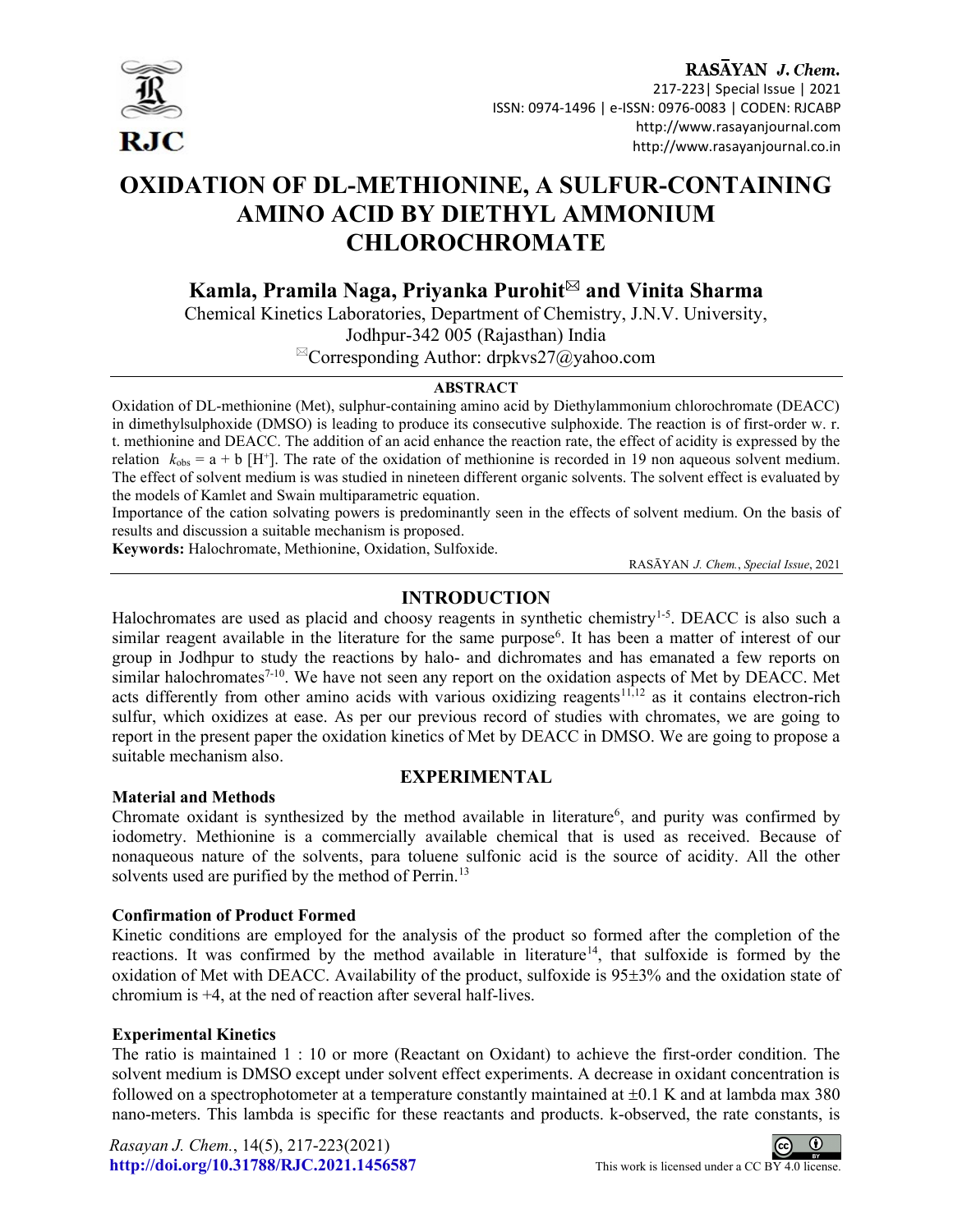calculated by a linear graph of time in seconds versus DEACC concentrations for at least up to 4 halflives. Only those reactions are done with acid, which are studies for acidity effects.

#### RESULTS AND DISCUSSION

#### Stoichiometric Determinations

Reactions of Met with DEACC are done under kinetic conditions and form the sulfoxide as the consequent product, therefore in general, the reaction can be symbolized as given below:

$$
\begin{array}{ccc}\n\text{Me-S-R} + \text{CrO}_2\text{ClO-N}^+ \text{H}_2\text{Et}_2 & \longrightarrow & \text{Me-S-R} + \text{CrOClO-N}^+ \text{H}_2\text{Et}_2 \\
\parallel & & & \\
\text{O} & & & \\
\end{array}\n\tag{1}
$$

Where R is  $CH<sub>2</sub>CH<sub>2</sub>CH(NH<sub>2</sub>)COOH$ 

The oxidant, DEACC is, undergone a 2 electron change, which is in agreement with some earlier studies by P.C.C. and P.F.C. halochromates<sup>15,16</sup>. Magnetic vulnerability, E.S.R. and I.R. studies have already shown that both these halochromates are 2 electron oxidants and are reduced to chromium four as oxidation number.

#### Kinetic Dependence

All the reactions are of unit order w.r.t. oxidant and reductant both. Plots DEACC against time is linear in nature. Rate constants are independent of the starting concentrations of the oxidant. Further, reaction rates increase with the increase in the concentration of reductant. It is evidenced by results recorded in Table-1 and represented by Fig.-1.

| $103$ [DEACC]    | [Met]                   | [TsOH]                  | $10^4$ $k_{\text{obs}}$ |
|------------------|-------------------------|-------------------------|-------------------------|
| (mol $dm^{-3}$ ) | (mol dm <sup>-3</sup> ) | (mol dm <sup>-3</sup> ) | (mol $dm^{-3}$ )        |
| 1.0              | 0.10                    | 0.00                    | 2.50                    |
| 1.0              | 0.20                    | 0.00                    | 5.06                    |
| 1.0              | 0.40                    | 0.00                    | 10.2                    |
| 1.0              | 0.60                    | 0.00                    | 15.1                    |
| 1.0              | 0.80                    | 0.00                    | 20.2                    |
| 1.0              | 1.00                    | 0.00                    | 25.2                    |
| 2.0              | 0.40                    | 0.00                    | 9.36                    |
| 4.0              | 0.40                    | 0.00                    | 10.8                    |
| 6.0              | 0.40                    | 0.00                    | 9.54                    |
| 8.0              | 0.40                    | 0.00                    | 10.5                    |
| 1.0              | 0.20                    | 0.00                    | $5.13*$                 |

Table-1: Rate Constants for the Oxidation of Methionine by DEACC At 298 K

a contained 0.001 M acrylonitrile



Fig.-1: Oxidation of DL-methionine by DEACC: A typical Kinetic Run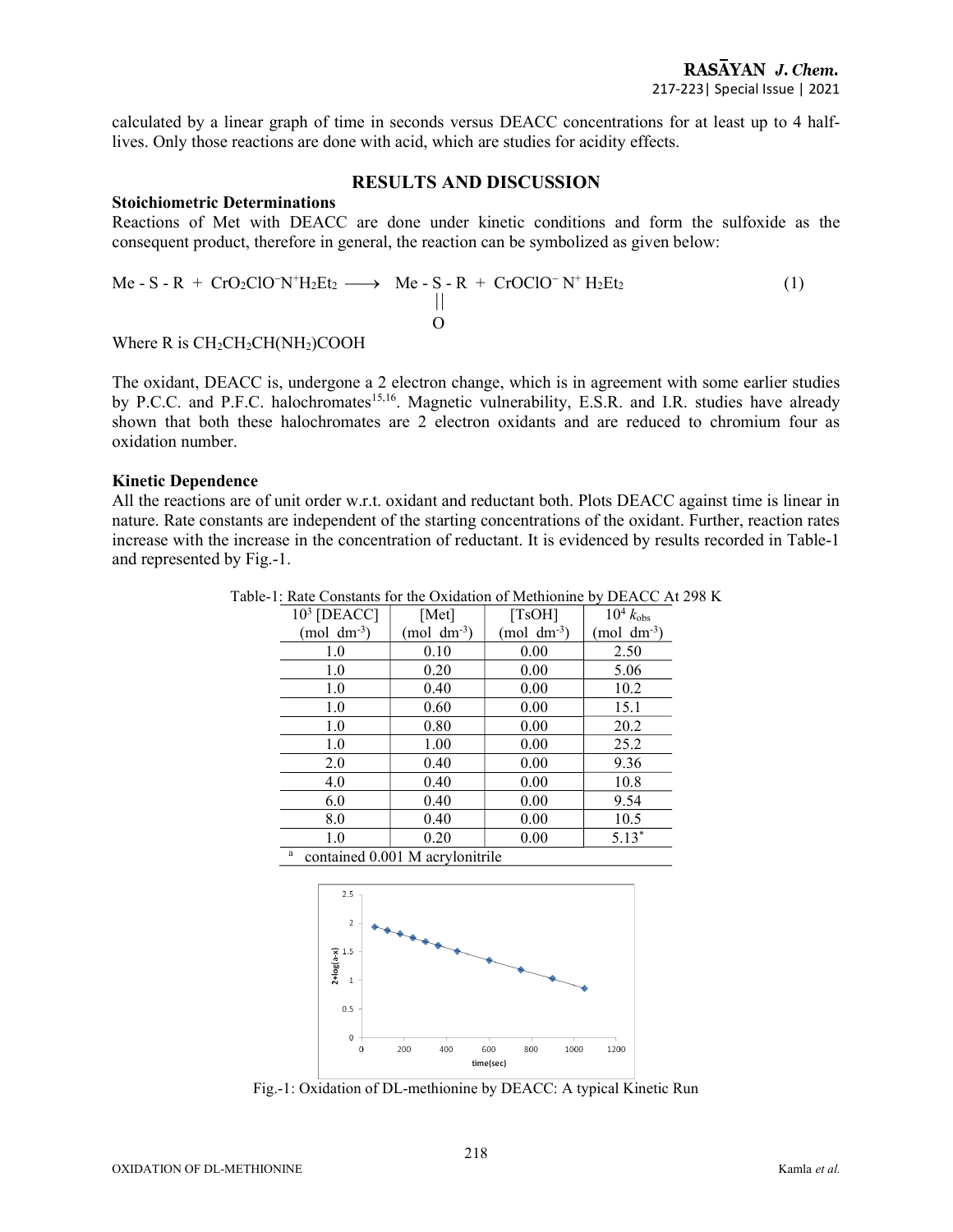### Induced Polymerisation of Acrylonitrile

The oxidation of Met, in an atmosphere of nitrogen, failed to induce the polymerization of acrylonitrile. Further, the addition of acrylonitrile had no effect on the rate of oxidation (Table-1). Therefore, oneelectron oxidation, giving rise to free radicals, is unlikely. We further confirm the absence of free radicals in the reaction pathway, the reaction was carried out in the presence of  $0.05$  mol dm<sup>-3</sup> of  $2,6$ -di-t-butyl-4methylphenol (butylated hydroxytoluene or BHT). It was observed that BHT was recovered unchanged, almost quantitatively.

## Effect of Acidity

The reaction was studied at different acidities by adding the varying amount of toluene-p-sulphonic acid (TsOH) to the reaction mixtures. The reaction is catalyzed by hydrogen ions (Table-2). The dependence of hydrogen ion is expressed by the relation;  $k_{obs} = a + b$  [H<sup>+</sup>]. The values of a and b are 2.45±0.06×10<sup>-4</sup> s<sup>-1</sup> and  $4.78 \pm 0.10 \times 10^{-4}$  mol<sup>-1</sup> dm<sup>3</sup> s<sup>-1</sup> are recorded in that order (r<sup>2</sup> = 0.9984).

| Taone 2. Debendence of the Keachon Kate on ITVdfozen fon Concentration |      |       |                                    |        |                 |      |  |
|------------------------------------------------------------------------|------|-------|------------------------------------|--------|-----------------|------|--|
| [DEACC] = $0.001$ mol dm <sup>-3</sup> :                               |      |       | [Met] = 1.0 mol dm <sup>-3</sup> : |        | Femp. $= 298$ K |      |  |
| $[H^*]/mol$ dm <sup>-3</sup>                                           | 0.10 | 0.20  | 0.40                               | 0.60   | $_{0.80}$       | .00. |  |
| Met                                                                    | 2.88 | 1 . ب | 4.32                               | ، ر. ر | 6.21            | 7.29 |  |

Table-2: Dependence of the Reaction Rate on Hydrogen-Ion Concentration

On the basis of the acidity effect, it is suggested that the present reaction follows 2 pathways; one depends on acidity, but the other is independent of acid effect. DEACC is protonated by acid and is represented as equation given below:

$$
[O_2CrClO^-N^+H_2Et_2] + H^+ \quad \Rightarrow \quad [HOCrOClO^-N^+H_2Et_2]
$$
 (2)

#### Effect of Temperature

The rates of oxidation of Met are determined at four different temperatures and the activation parameters were also calculated (Table-3). The  $log k_2$  at different temperatures is linearly related to the inverse of the absolute temperature in all cases (Fig.-2). It indicates the validity of Arrhenius equation.



Fig.-2: Oxidation of DL-methionine by DEACC: Effect of temperature

| Table-3: Rate Constants and Activation Parameters of the Oxidation of Met by DEACC |  |  |  |  |  |
|------------------------------------------------------------------------------------|--|--|--|--|--|
|                                                                                    |  |  |  |  |  |

| 10 <sup>4</sup><br>$^{\circ}$ mol <sup>-1</sup> s <sup>-1</sup><br>$dm^3$<br>k <sub>2</sub> |               |               |      | $\Delta H^*$           | . ഷ<br>$\overline{\phantom{0}}$<br>نتفك | $\Lambda$ $\cap^*$<br>ΔU  |
|---------------------------------------------------------------------------------------------|---------------|---------------|------|------------------------|-----------------------------------------|---------------------------|
| 288K                                                                                        | 298K          | 308K          | 318K | (kJ mol <sup>–1)</sup> | mol <sup>1</sup> $K^{-1}$               | (kJ mol <sup>–1)</sup>    |
| 1 <sub>7</sub><br>11.7                                                                      | 252<br>ے کہ ج | 51 J<br>J 1.J | 98.1 | l.5±0.2                | $123+$<br>1 كەنگ                        | $7.8{\pm}0.2$<br>$\Omega$ |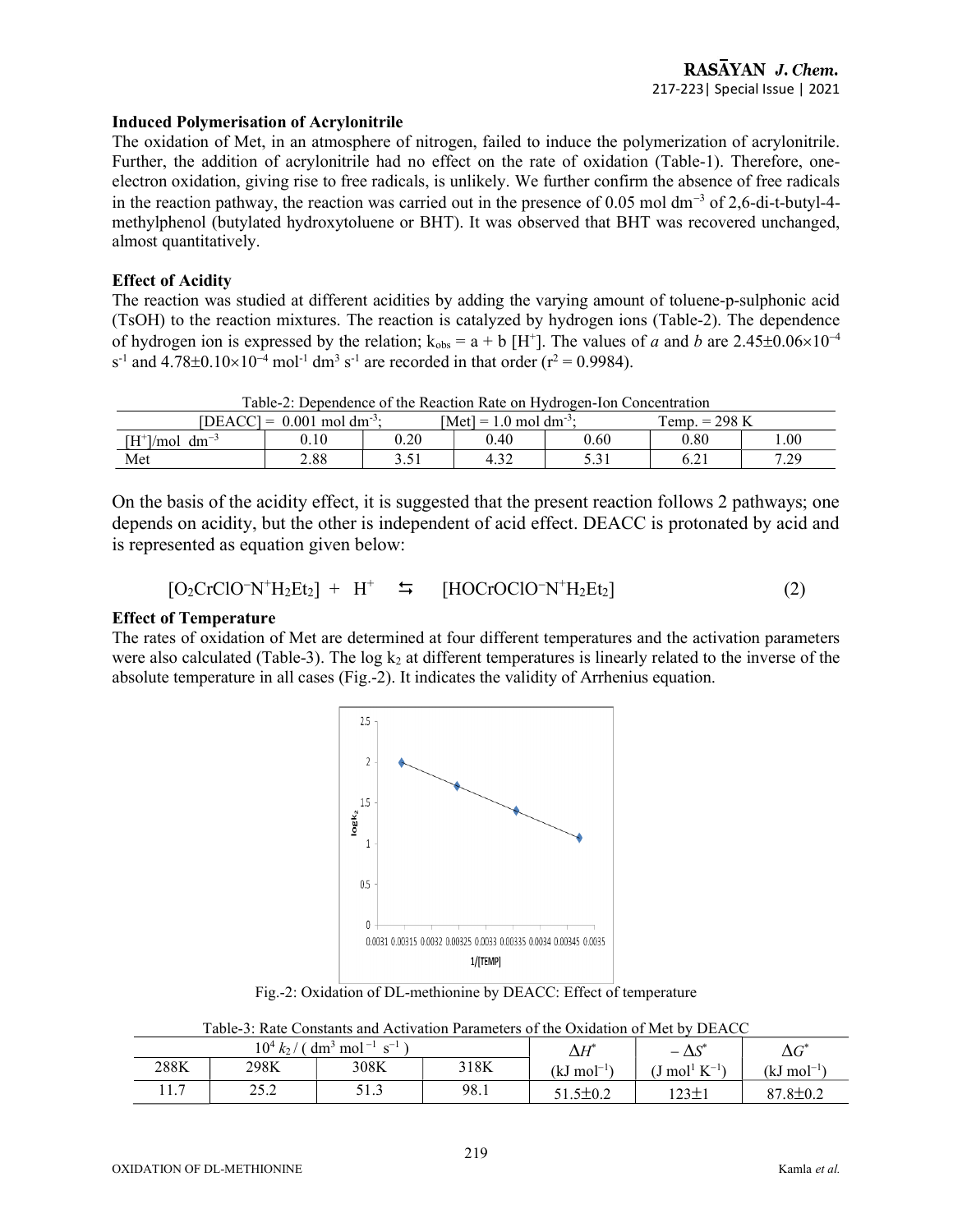#### Solvent Effect

Rates of oxidation of Met are studied in nineteen organic solvents. Because of the solubility of oxidants in primary and secondary alcohol, the option is restricted. No appreciable reaction is observed with the solvents taken into account. The behavior is almost similar in every medium. The data for rate constants are present in table four.

| Table-4: Effect of Solvents on the Oxidation of Methionine by DEACC At 288 $\bf{N}$ |                         |                      |                         |  |  |  |
|-------------------------------------------------------------------------------------|-------------------------|----------------------|-------------------------|--|--|--|
| Solvents                                                                            | $10^5$ $k_{\text{obs}}$ | Solvents             | $10^5$ $k_{\text{obs}}$ |  |  |  |
|                                                                                     | $({\rm s}^{\text{-}1})$ |                      | $(s^{-1})$              |  |  |  |
| CHCl <sub>3</sub>                                                                   | 51.3                    | $C_6H_5CH_3$         | 12.0                    |  |  |  |
| $1,2-C_2H_4Cl_2$                                                                    | 41.7                    | $C_6H_5COCH_3$       | 43.7                    |  |  |  |
| $CH_2Cl_2$                                                                          | 39.8                    | Tetrahydrofuran      | 20.9                    |  |  |  |
| <b>DMSO</b>                                                                         | 117                     | t-Butylalcohol.      | 22.4                    |  |  |  |
| CH <sub>3</sub> COCH <sub>3</sub>                                                   | 33.9                    | $1,4 - C_4H_8O_2$    | 18.2                    |  |  |  |
| Dimethyl formamide                                                                  | 63.1                    | 1,2- $C_4H_{10}O_2$  | 13.5                    |  |  |  |
| $C_4H_8O$                                                                           | 27.5                    | Carbon Disulphiode   | 5.25                    |  |  |  |
| Nitrobenzene                                                                        | 46.8                    | CH <sub>3</sub> COOH | 26.9                    |  |  |  |
| $\rm{C_6H_6}$                                                                       | 14.8                    | $C_2H_5COOC_2H_5$    | 17.4                    |  |  |  |
| $C_6H_{12}$                                                                         | 1.86                    |                      |                         |  |  |  |
|                                                                                     |                         |                      |                         |  |  |  |

Table-4: Effect of Solvents on the Oxidation of Methioning by DEACC At 200 V

Except that of carbon disulphide, the rate constants are correlated with Kamlet<sup>17</sup> model of LSER., in 18 solvents because of the nonavailability of a full number of data of  $CS<sub>2</sub>$ .

$$
\log k_2 = A_0 + p\pi^* + b\beta + a\alpha \tag{3}
$$

In this model,

 $\pi^*$  is defined as solvent polarity,

 $\beta$  is defined as hydrogen bond acceptor basicities

 $\alpha$  is the hydrogen bond donor acidity.

 $A_0$  is the intercept term.

It is to be noted here that out of eighteen solvent, twelve are having  $\alpha$  as zero point. The data so correlated by this model of Kamlet tri parametric equation is mentioned below:

| $\log k_2 = -3.65 + 1.50 \ (\pm 0.16) \ \pi^* + 0.11 \ (\pm 0.13) \ \beta + 0.30 \ (\pm 0.12) \ \alpha$ | (4) |
|---------------------------------------------------------------------------------------------------------|-----|
| $R^2$ = 0.8845; sd = 0.14; n = 18; $\psi$ = 0.37                                                        |     |
| $\log k_2 = -3.58 + 1.39 \ (\pm 0.17) \ \pi^* + 0.21 \ (\pm 0.14) \ \beta$                              | (5) |
| $R^2$ = 0.8337; sd = 0.17; n = 18; $\psi$ = 0.43                                                        |     |
| $\log k_2 = -3.53 + 1.44 \ (\pm 0.17) \ \pi^*$                                                          | (6) |
| $r^2$ = 0.8084; sd = 0.17; n = 18; $\psi$ = 0.45                                                        |     |
| $\log k_2 = -2.77 + 0.46 (\pm 0.31) \beta$                                                              | (7) |
| $r^2 = 0.1236$ ; sd = 0.37; n = 18; $\psi = 0.96$                                                       |     |

In the above equations, *n* represents the data point taking part in the reaction and  $\nu$  represents Exner's mathematical parameters.<sup>18</sup>

Triparametric equation of Kamlet<sup>17</sup> justifies 88% of the data of solvents effect, but as per Exner's<sup>18</sup> this correction is not up to the mark. The main role is of solvent polarity, which is explaining alone 80% of the results. Alpha and beeta very minor roles in this process.

Therefore, we fit our data in another model of solvent effect given by Swain<sup>19</sup> and co-workers. This model is based on cation and anion solvating perception of solvents.

$$
\log k_2 = aA + bB + C \tag{8}
$$

In the above equation;

A is denoted by anion solvating power of the solvent B denotes cation solvating power.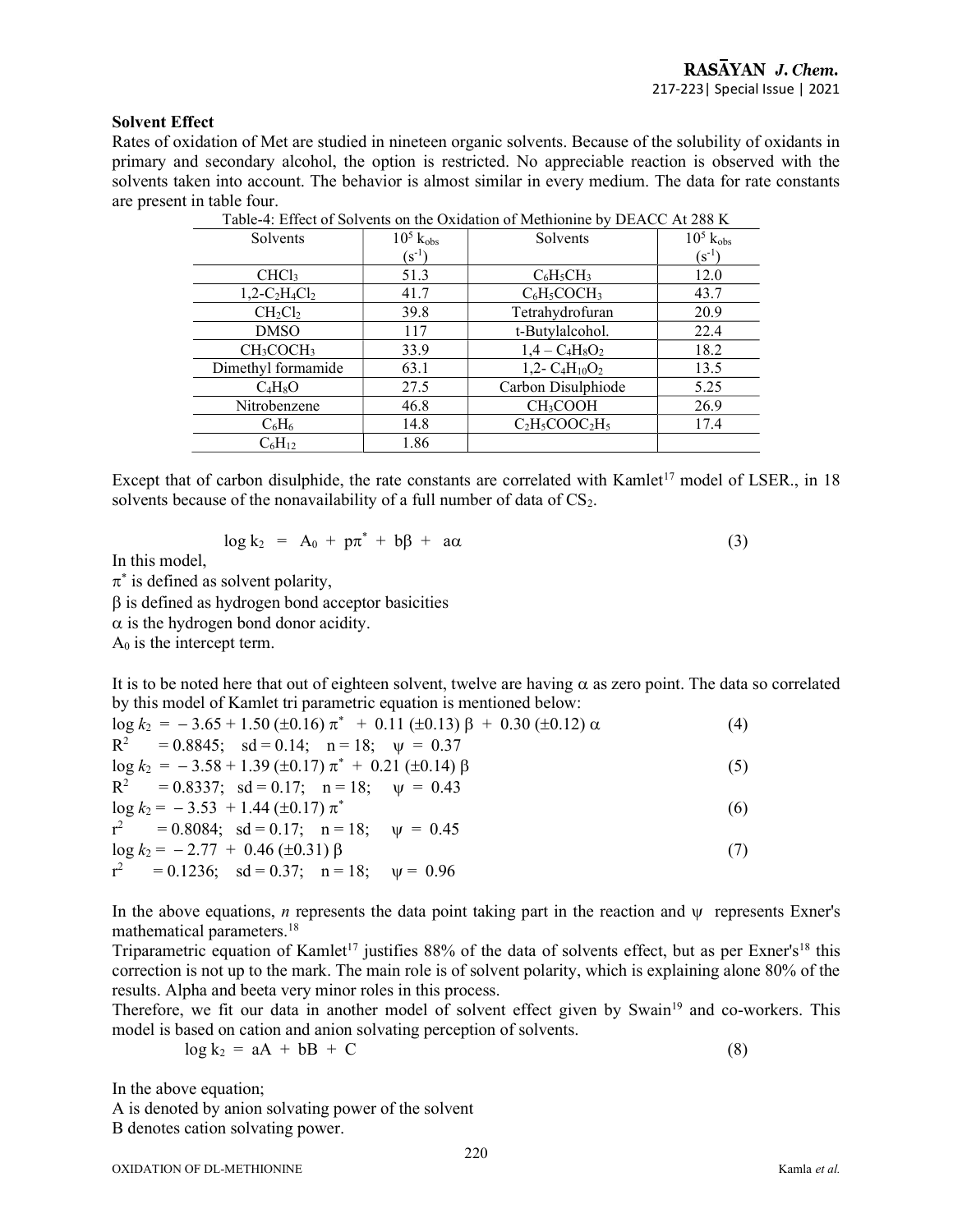C termed as intercept.

 $(A + B)$  is represented as solvent polarity.

Results obtained by this equation 8, are summarized below:  $\log k_2 = 1.18 \ (\pm 0.05) \ \text{A} + 1.38 \ (\pm 0.03) \ \text{B} - 3.85$  (9)  $R^2 = 0.9927$ ; sd = 0.04; n = 19;  $\psi = 0.09$  $\log k_2 = 0.99 \left(\pm 0.46\right) \text{ A} - 2.90$  (10)  $r^2 = 0.2163$ ; sd = 0.37; n = 19;  $\psi = 0.91$  $\log k_2 = 1.29 \ (\pm 0.21) \ B - 3.46$  (11)  $r^2 = 0.6854$ ; sd = 0.23; n = 19;  $\psi = 0.58$  $\log k_2 = 1.31 \pm 0.04 \ (A + B) - 3.84$  (12)  $r^2$  = 0.9867; sd = 0.05; n = 19;  $\psi$  = 0.12

Oxidation rates of Met in various solvents are correlated extremely well with Swain equation showing a noteworthy part of cation and anion solvating powers. As compared to anion solvating, cation solvating power is playing a bit more prominent role. 98% of the data are explained by solvent polarity. But correlations separately are not good with A and B. as the solvent polarity is showing a prominent role, we correlate the rate of the reaction with relative permittivity, which is not found to be linear  $(r^2 = 0.4781; sd$  $= 0.30$ ;  $\psi = 0.74$ ).

Solvent studies indicate the presence of a transition state which may be a polar higher degree than the reactant. Moreover, the main part of cation and anion solvating power indicating the presence of a dipolar transition state equal to  $S_N2$  reactions. We may also explain the solvent effect with an assumption that DEACC and the complex exist as an ion pair in a nonpolar medium like cyclohexane and be considerably dissociated in more polar solvents.



#### Mechanism

As per the non-availability of free radical reaction, the one-electron oxidation process may not be possible in this reaction system. The results so obtained are in relation to the fact that electrophilic oxygen is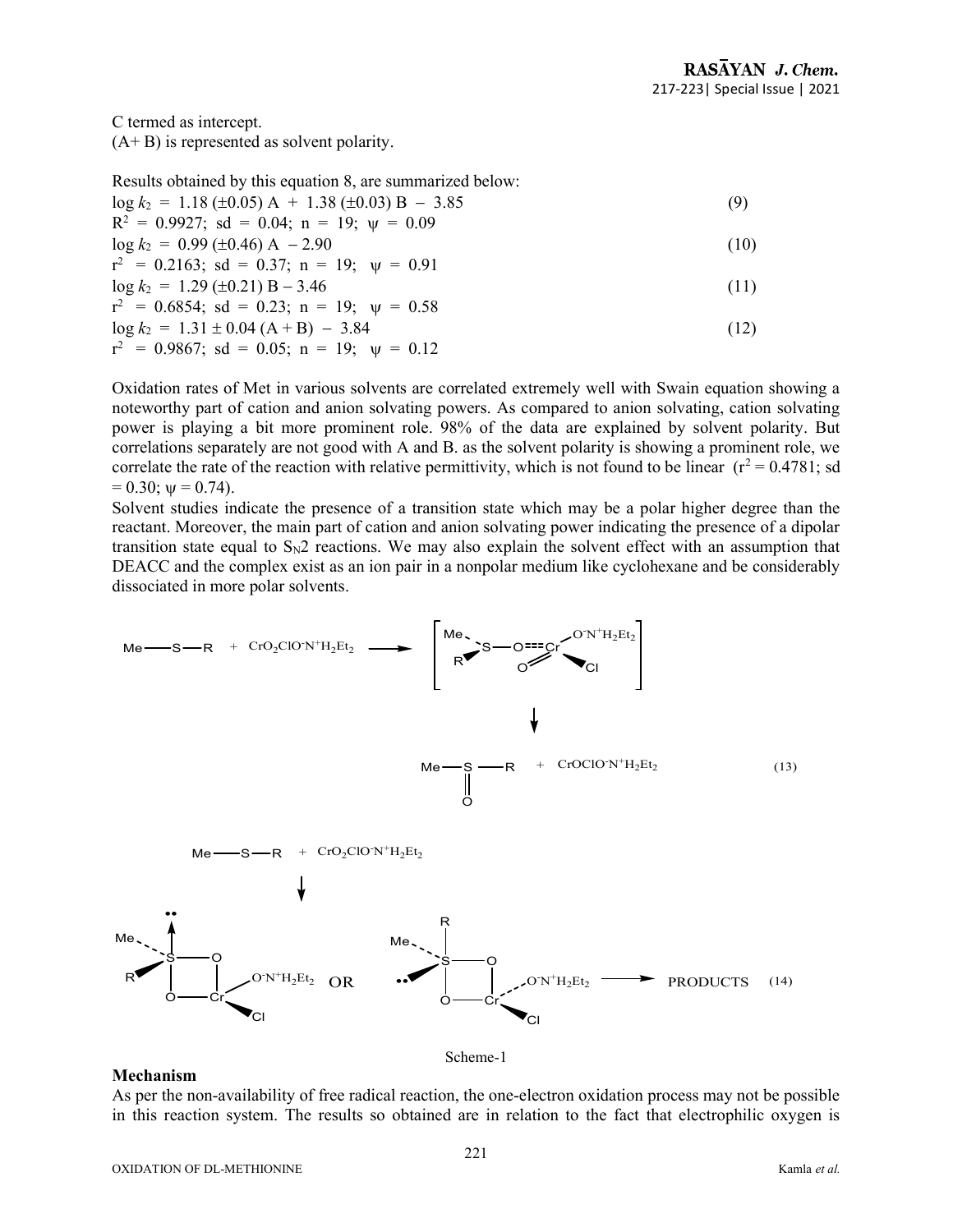transferring from DEACC to the sulphur present in Met. This is happening through an intermediate complex shown in equation thirteen. These types of the mechanistic path have also been suggested in the oxidation of sulphides and iodide by IO<sub>4</sub> ion<sup>20</sup>, and oxidation by  $H_2O_2^{21}$ . We can assume and see the electrophilic attack on sulphur of sulphide as a reaction similar to  $S_N2$ . The present solvent effect is also supporting a transition state similar to  $S_N2$ .

It has already been suggested earlier in various reactions by chromium<sup>22</sup> six, a cyclic transition state and it may be suggested in this oxidation of Met by DEACC. We may assume that the present cyclic transition state may be in more strain because of the presence of either a single pair of electrons or a -CH3 group, as shown in reaction fourteen. It has been observed that a cyclic transition state requires a large specific orientation and may be resulted in higher negative entropy of activation than that observed in reaction(Scheme-1).

# **CONCLUSION**

The oxidation of DL-methionine involves a rate-determining electrophilic attack of methionine sulfur at the metal via an intermediate complex. Both deprotonated and protonated forms are reactive oxidizing species.

## ACKNOWLEDGEMENT

Thanks are due to the U.G.C., New Delhi financial support and P.N. in the form of UGC-NET-JRF and to P.P. in the form of UGC-BSR Startup grant and Head, Department of Chemistry J.N.V. University, Jodhpur for lab facilities.

# **REFERENCES**

- 1. E.J. Corey and W.J. Suggs, Tetrahedron Letters, 16(31), 2647(1975), https://doi.org/10.1016/S0040-4039(00)75204-X
- 2. F.S. Guziec and F.A. Luzzio, Synthesis, 9, 691(1980), https://doi.org/10.1055/s-1980-29172
- 3. M.N. Bhattacharjee, M.K. Choudhuri, H.S. Dasgupta, N. Roy, N. and D.T. Khathing, Synthesis, 7, 588(1982), https://doi.org/10.1055/s-1982-29872
- 4. K. Balasubramanian and V. Prathiba, Indian Journal of Chemistry, 25B, 326 (1986).
- 5. A. Pandurangan, V. Murugesan and P. Palamichamy, Journal of Indian Chemical Society, 72, 479(1995),
- 6. V. Sinhg, S. Mahajan, V.S. Jasrotia, M. Sharma, H.N. Sheihk and B.L. Kalsotra, Journal of Indian Chemical Society, 84(9), 528 (2009).
- 7. M. Patel, Poonam, K. Jha, M. Baghmar, A. Kothari, I. Shastri and P.K. Sharma, Journal of Indian Chemical Society, 89(8) 1149 (2012).
- 8. U. Soni, D. Yajurvedi, S. Vyas, O. Prakash and P.K. Sharma, European Chemical Bulletin, 4(9) 442(2015).
- 9. Usha Songara, G. Sharma, V. Ranga, L. Mathur & Pradeep K. Sharma, Journal of Indian Chemical Society, 93(10) 1205 (2016).
- 10. J. Solanki, N. Vyas, D. Chandora, A. Rao and P.K. Sharma, Journal of Emerging Technology and Innovative Research, 6(6), 293 (2019).
- 11. D.S. Mahadevappa, S. Ananda, N.M.M. Gouda and K.S. Rangappa, Journal of Chemical Society Perkin Transictions 2, 1985, 39 and references cited therein. https://doi.org/10.1039/P29850000039
- 12. S. Mittal, V. Sharma and K.K. Banerji, Journal of Chemical Research, (S) 264 (1986).
- 13. D. D. Perrin, W. L. Armarego, D. R. Perrin, *Purification of Organic Compounds*, Pergamon Press, Oxford 1966, https://doi.org/10.1002/recl.19881071209
- 14. J. Mitchell, Organic Analysis, Interscience, New York, 1, 375(1953), https://doi.org/10.1002/ange.19540660909
- 15. H.C. Brown, G.C. Rao and S.U. Kulkarni, Journal of Organic Chemistry, 44, 2809(1979), https://doi.org/10.1021/jo01329a051
- 16. M.N. Bhattacharjee, M.K. Choudhuri, S. Purakayastha, Tetrahedron, 43, 5389(1987), https://doi.org/10.1016/S0040-4020(01)87719-X